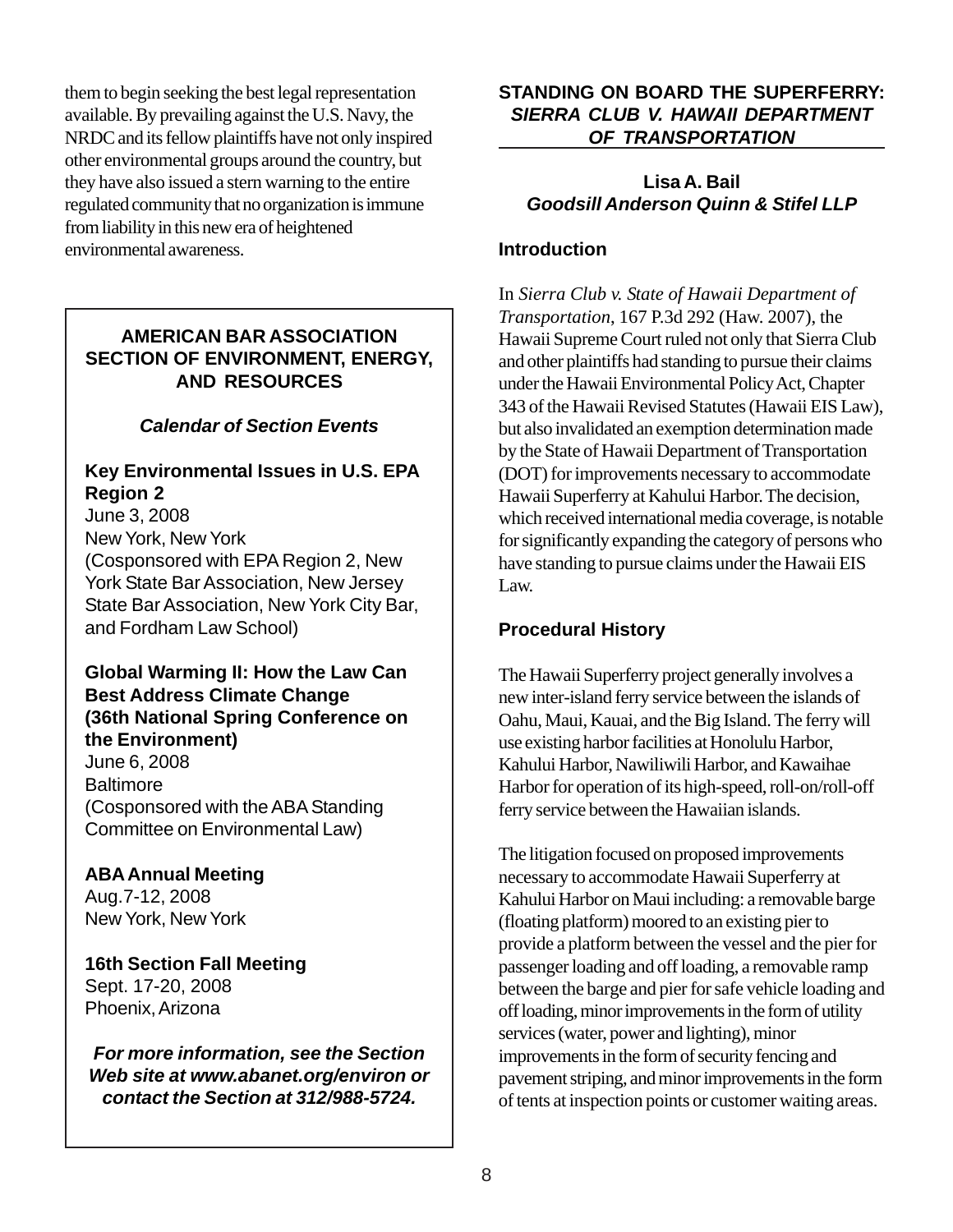In November 2004, DOT consulted with the State of Hawaii Office of Environmental Quality Control (OEQC) regarding the scope of improvements and changes needed at the various piers to accommodate the introduction of the Hawaii Superferry and the propriety of issuing exemptions from environmental review under the Hawaii EIS law. OEQC confirmed that "OEQC believes that the proposed improvements fall within the scope of work described in the Department of Transportation's approved exemption list." OEQC further confirmed, "we believe that the Department of Transportation has authority to declare the actions described above as exempt from the requirement to prepare an environmental assessment." Prior to issuing the exemptions, DOT also consulted with various state and county agencies regarding the exemption for Kahului Harbor.

On Feb. 23, 2005, DOT issued its decision determining that the operation of Hawaii Superferry at Kahului Harbor conformed to the intended use and purpose of the harbor and met conditions that permitted exemption from environmental review.

Plaintiffs the Sierra Club, Maui Tomorrow, Inc., and the Kahului Harbor Coalition filed a complaint against DOT and Hawaii Superferry, Inc. (Hawaii Superferry) seeking a determination that an environmental assessment (EA) be prepared for the Hawaii Superferry project and/or that the Hawaii Superferry project must be incorporated into an EA being prepared by DOT for implementation of master planned activities in Kahului Harbor in Maui.

The Circuit Court entered a final judgment in July 2005 in favor of DOT and Hawaii Superferry, after granting separate motions of DOT and Superferry to dismiss or, in the alternative for summary judgment, ruling that Plaintiffs lacked standing and DOT's actions complied with the Hawaii EIS Law.

Plaintiffs appealed and, by January 2006, all appellate issues had been fully briefed before the Hawaii Supreme Court. At substantial cost and investment, Hawaii Superferry constructed the Alakai, the first of two aluminum hull catamarans, and the largest aluminum ship built to date in the United States.

Operational plans were developed and implemented, federal loan guarantees were obtained, staff and crew were hired, and Hawaii Superferry publicly announced the intended start of its interisland ferry service in early September 2007.

Just days before the planned start of Hawaii Superferry's operations, and after more than a year and a half to consider the briefing before it, on Aug. 23, 2007, the Hawaii Supreme Court heard oral argument and issued an order reversing the circuit court judgment, holding that DOT's determination that the improvements to the Kahului Harbor were exempt from the requirements of the Hawaii EIS law was erroneous as a matter of law, and instructing the circuit court to enter summary judgment in favor of Plaintiffs on their request for an EA.

### **The Court's Opinion**

Pursuant to its retention of concurrent jurisdiction, the Hawaii Supreme Court on Aug. 31, 2007 issued a 103-page opinion pertaining to Plaintiffs' standing to pursue their claims and DOT's exemption determination.

## *Standing*

To determine whether a plaintiff has standing to pursue claims, the Hawaii courts employ a three-part standing test, requiring that the plaintiff satisfy the following questions in the affirmative: (1) has the plaintiff suffered an actual or threatened injury, (2) is the injury fairly traceable to the defendant's actions, and (3) would a favorable decision likely provide relief for plaintiff's injury. The court's review is therefore limited to those questions, pursued by plaintiffs with requisite standing, which are capable of judicial resolution and presented in an adversary context.

Noting that "standing requirements should not be barriers to justice," and that public interest concerns warrant the lowering of standing barriers in cases pertaining to environmental concerns, the Hawaii Supreme Court overruled the circuit court's determination that Sierra Club and the other plaintiffs lacked standing. The Supreme Court's decision was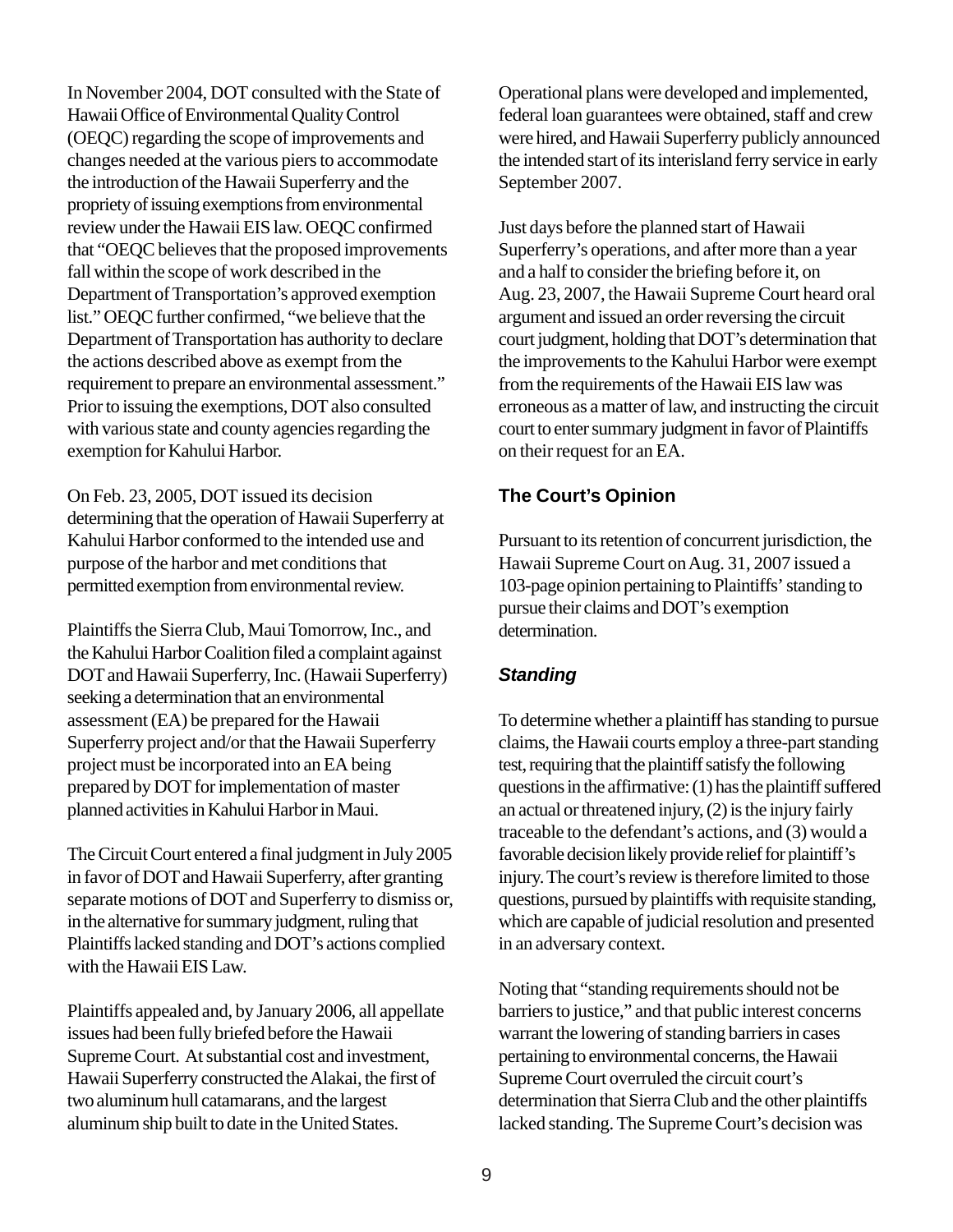based on both substantive and procedural standing, and concluded that the Hawaii EIS Law grants a plaintiff standing to sue "either on the basis of a traditional injury in fact or on the basis of a procedural injury."

In environmental cases, the court noted that injuries to recreational and aesthetic interests can form the basis for a plaintiff's standing. The ultimate inquiry depends on injury to plaintiffs themselves, not the environment, although plaintiffs must show that some environmentally-related interest was injured. "Procedural injury" is also recognized as a basis for standing in environmental cases brought before the Hawaii courts, a doctrine derived from the United State Supreme Court's opinion in *Lujan*, which recognized that "[t]he person who has been accorded a procedural right to protect his concrete interests can assert that right without meeting all the normal standards for redressability and immediacy." *Lujan v. Defenders of Wildlife*, 504 U.S. 555, 573 n. 7, 112 S. Ct. 2130 (1992).

The Hawaii EIS Law, the Hawaii Supreme Court concluded, allows procedural standing for members of the public under the Hawaii EIS Law because it is a procedural statute that accords procedural rights. The fact that the Hawaii EIS law allowed public notice and comment as to actions under the ambit of the Hawaii EIS Law was enough to suggest to the Hawaii Supreme Court that the Hawaii EIS Law accords a procedural right unto members of the public.

The Hawaii Supreme Court concluded that Plaintiffs suffered threatened injuries under a traditional injuryin-fact test or procedural injuries based on a procedural rights test. Under a threatened injuries test, the court found that Plaintiffs' threatened injuries resulted from DOT's decision to issue an exemption and allow the Superferry project to operate without an EA. Plaintiffs' procedural injury was satisfied by the various interests identified by Plaintiffs that were threatened due to the violation of their procedural rights under the Hawaii EIS Law. These interests included concerns from a canoe club coach that Superferry's docking in Kahului harbor would impinge on the outrigger canoe race course and training area,

and could also result in increased traffic near the harbor. The interests also included those of a marine biologist studying marine life in the waters through which Hawaii Superferry would travel and a surfer who was concerned upon the effects of an expanded Coast Guard security zone limiting access to surf sites. The Hawaii Supreme Court found this threat of increased risks "clearly redressable by the preparation of an EA" allowing for the threatened injuries to be addressed and potentially mitigated or avoided.

Under the new test for establishing a procedural injury, a plaintiff before the Hawaii courts pursuing a claim under the Hawaii EIS law must show that: (1) they have been accorded a procedural right which was violated in some way, (2) the procedural right protects the plaintiff's concrete interests, and (3) the procedural violation threatens plaintiff's concrete interests. The personal threat to the plaintiff required by the latter can be shown through either a "geographic nexus" to the site in question or simply the fact that the procedural violation increases the risk of harm to the plaintiff's concrete interests.

The Hawaii Supreme Court carefully and deliberately distinguished its decision in *Sierra Club v. Hawaii Tourism Authority*, 59 P.3d 877 (Haw. 2002), a plurality opinion in which it found the Sierra Club lacked standing to challenge the expenditure of \$114 million in state funds on a tourism marketing plan without first conducting an EA. In denying standing in that earlier case, the Hawaii Supreme Court in that case focused on the lack of a connection between the alleged environmental injuries and the state's failure to prepare an EA, finding that there was no basis to conclude that the marketing program would result in increased tourism and that there was no basis to conclude that increased traffic and use of recreation areas was due to the state's marketing of tourism. The court noted that the plaintiffs in the Superferry challenge had established a "geographic nexus" to the particular area of Kahului Harbor in which the ferry would dock, unlike the Sierra Club in the *Hawaii Tourism Authority* which failed to establish a geographic nexus to a particular area.